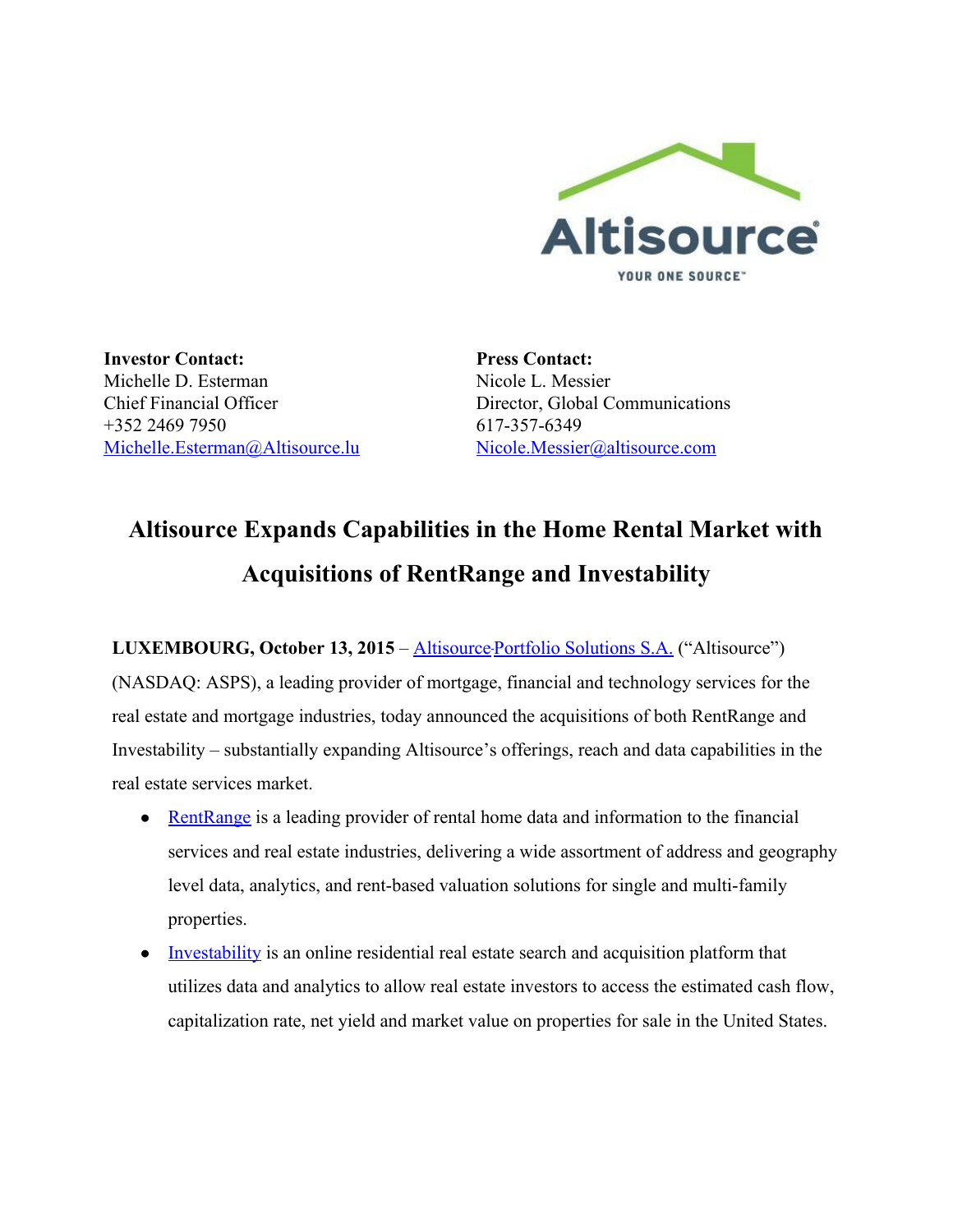Together, the acquired businesses will add to Altisource's real estate capabilities by providing customers– including users of its Hubzu ® and Owners.com® online real estate sales and auction platforms – with highly accurate pricing information about rental home investments and access to valuable investment property inventory.

"These acquisitions squarely support our real estate and mortgage marketplace strategy and enable us to provide valuable analytics to the home rental, renovation, sale and origination markets," said William B. Shepro, Chief Executive Officer of Altisource. "RentRange and Investability, when combined with Altisource's services, offer investors the data and information they need to make well-informed decisions about the homes they're buying, renting and managing. We are thrilled to add the RentRange and Investability teams to the Altisource family."

"Altisource brings a forward-looking approach to the real estate marketplace that we're very excited to join," said Walter Charnoff, Chief Executive Officer of RentRange and Investability. "Our vision has always been to develop the most comprehensive residential property rental data repository in the country, along with a powerful and unique search and transaction engine for rental homes. Together with Altisource, we will quickly realize this vision in a much broader and more impactful way."

For more information, please visit the Investor Relations, Events and Presentations section of Altisource's website, [ir.altisource.com/events.cfm.](http://ir.altisource.com/events.cfm)

### **About Altisource®**

Altisource Portfolio Solutions S.A. is a premier marketplace and transaction solutions provider for the real estate, mortgage and consumer-debt industries. Altisource's proprietary business processes, vendor and electronic payment management software and behavioral science-based analytics improve outcomes for marketplace participants. Additional information is available at [altisource.com.](http://www.altisource.com/?utm_campaign=RentRange&utm_source=PR&utm_medium=PR&utm_content=boilerplate_link)

### **About RentRange**

RentRange is a premier provider of Rental Market Intelligence™ to the financial services and real estate industries, delivering a wide assortment of address and geography level rental data,